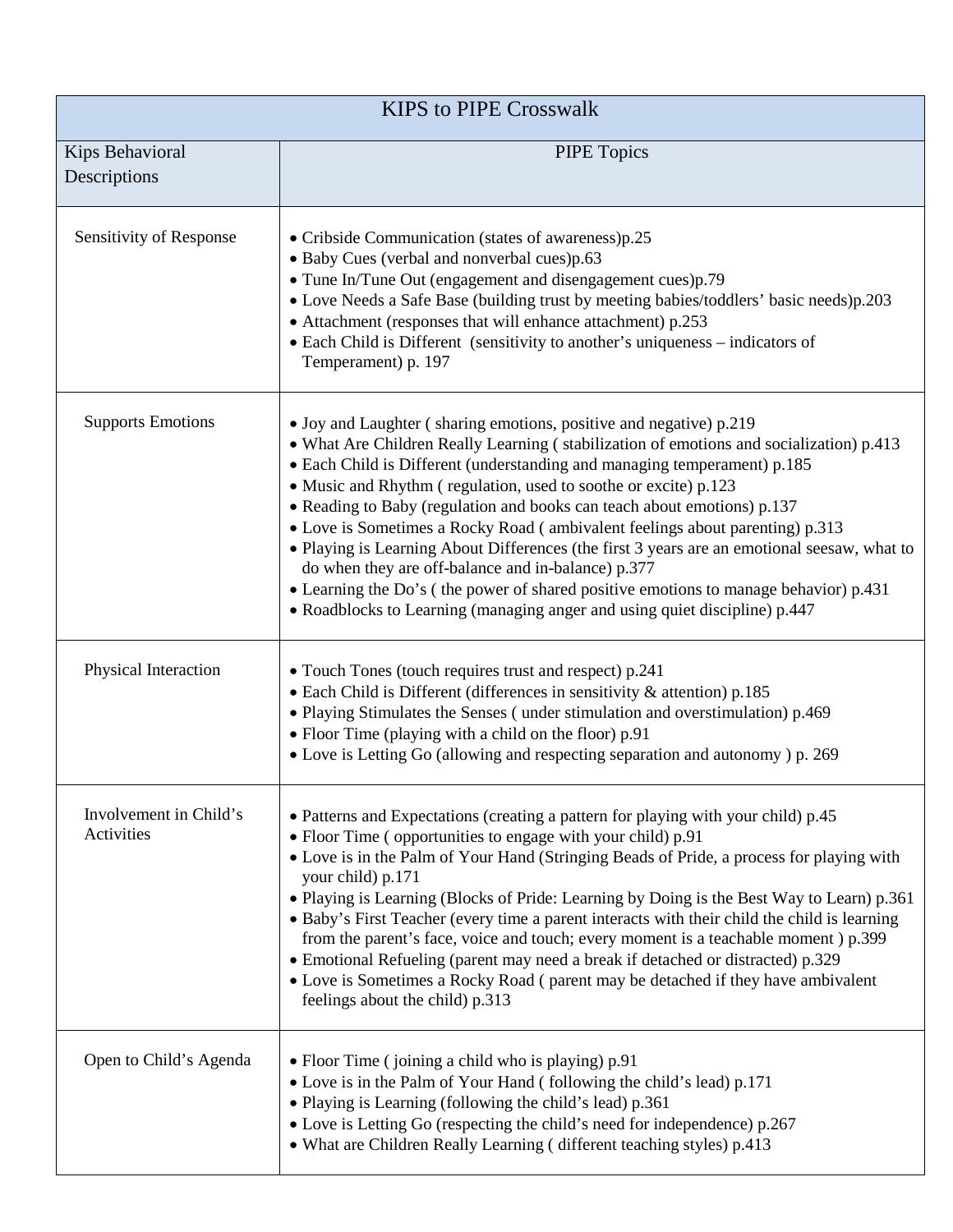| Language Experiences              | • Learning Language (parents are the model and mentor for their child to learn language)<br>p.105<br>• Reading to Baby (reading helps babies learn language) p.137<br>• Baby's First Teacher (the teaching loop includes telling your child what will happen and<br>giving verbal feedback) p.399<br>. Playing is Imitation and Turn Taking (how imitation and turn taking help babies learn<br>language) p.487<br>• Playing is Communicating (skills for good communication and how books teach<br>language and convey ideas) p.501                                                                                                                                                                                                                                                                                                                                                                                                                                                                                                                                                                       |
|-----------------------------------|------------------------------------------------------------------------------------------------------------------------------------------------------------------------------------------------------------------------------------------------------------------------------------------------------------------------------------------------------------------------------------------------------------------------------------------------------------------------------------------------------------------------------------------------------------------------------------------------------------------------------------------------------------------------------------------------------------------------------------------------------------------------------------------------------------------------------------------------------------------------------------------------------------------------------------------------------------------------------------------------------------------------------------------------------------------------------------------------------------|
| <b>Reasonable Expectations</b>    | • Cribside Communication (regulating states at different ages) p.25<br>• Patterns and Expectations (how age changes routines) p.45<br>• Learning Language (learning language, approximate ages and stages) p.105<br>• Reading to Baby (books for babies and toddlers) p.137<br>• Each Child is Different (temperament defines different reactions to the same situation)<br>p.185<br>• Attachment (how babies show attachment in the first year) p.253<br>• Love is Letting Go (attachment and separation needs change with the child's age) p.267<br>• Love is Sometimes a Rocky Road (developmental changes can be challenging for both<br>parent and baby) p.313<br>· Playing is Learning about Differences (through play parents see changes in their child's<br>development, temperament and emotional needs) p.377<br>• Playing Stimulates the Senses (development changes sensory responses) p.469<br>• Playing is Imitation and Turn Taking (imitation and turn taking starts in the first three<br>months of life) p.487<br>• Playing is Problem Solving (problem solving is developmental) p.517 |
| <b>Adapts Strategies to Child</b> | • Tune In and Tune Out (knowing when a child needs a change or a break in an activity)<br>p.79<br>• Music and Rhythm (adjusting an activity to redirect, calm stimulate or share fun) p.123<br>• Reading to Baby (using emotion and vocal inflection to focus your child and ideas for<br>engaging your child in books and stories) p.137<br>• Each Child is Different (adapting activities to fit your child's temperament) p.185<br>• Touch Tones (children learn by touching and being touched) p.241<br>• Floor Time (scaffolding techniques, extending and expanding their play) p.91<br>• Playing Stimulates the Senses (sensory overstimulation and under stimulation) p.469<br>• What are Children Really Learning? (teaching styles) p. 428                                                                                                                                                                                                                                                                                                                                                       |
| Limits and Consequences           | • Love and Limits (rules and limits are guidelines for living safely and respectfully<br>together & different strategies for different ages) p.283<br>• Joy and Laughter (using positive emotions to refocus and<br>divert and use negative emotions sparingly to caution and alert) p.219<br>• Music and Rhythm (using music and rhyme to distract or redirect) p.123<br>• What are Children Really Learning (stability and socialization) p.413<br>• Learning the DO's (learning the rules and goals of parents and changing don'ts into do's)<br>p.431<br>• Roadblocks to Learning (clear & calm limits) p.447<br>• Playing is Problem Solving (using pretend play to help children solve problems) p.517                                                                                                                                                                                                                                                                                                                                                                                               |